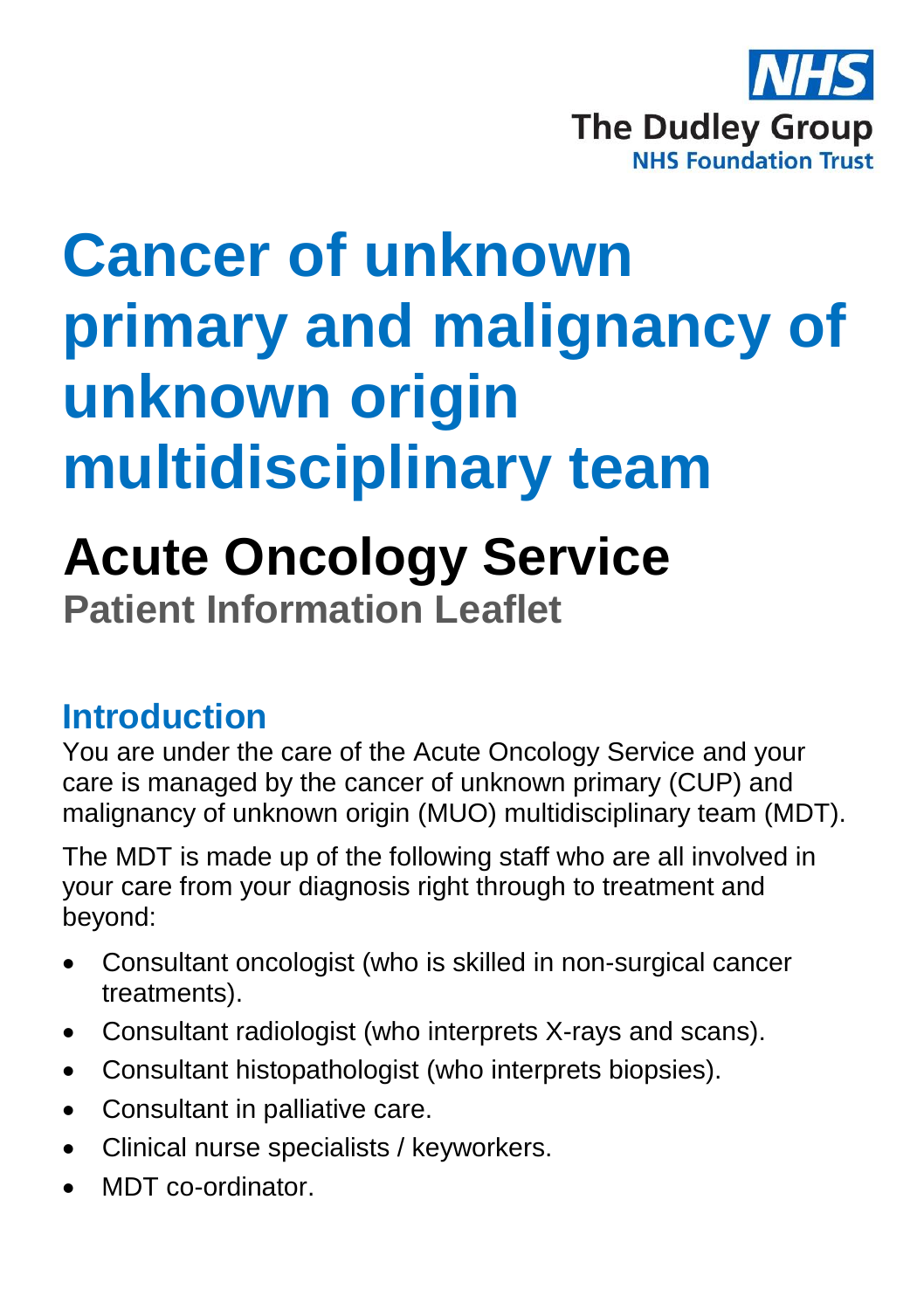# **What is an MDT?**

It is a multi-disciplinary team which meets weekly to discuss the most appropriate care for all new patients and those patients whose condition has changed, based on the information from doctors' examinations, biopsies, scans and X-rays.

#### **When does the MDT meet up?**

On Thursday afternoons. Once these meetings have been held, if your care has been discussed, an appointment will be made for you with your consultant to discuss suitable treatments.

There are two oncology consultants who look after CUP and MUO patients. You will have a named consultant to lead your care from the list below:

Dr Sam Mannam

# **What happens at my clinic appointment?**

When you attend for a clinic appointment, it is possible that we will require blood tests. We will let you know if and when this needs to be done.

We will see you and anyone you choose to bring to your appointment with you. We will ask how you are and then discuss possible treatments for you. We can also give you advice on managing your cancer symptoms.

After your first clinic visit, it is possible that you will need some further investigations and we will give you more information about these at your appointment.

If for any reason you need to be admitted into hospital, you may see the acute oncology clinical nurse specialist and any one of the oncology consultants, or another member of their team. You may not always see your own consultant during your stay in hospital.

Other doctors you may see on our team are a specialty doctor or a staff grade in oncology.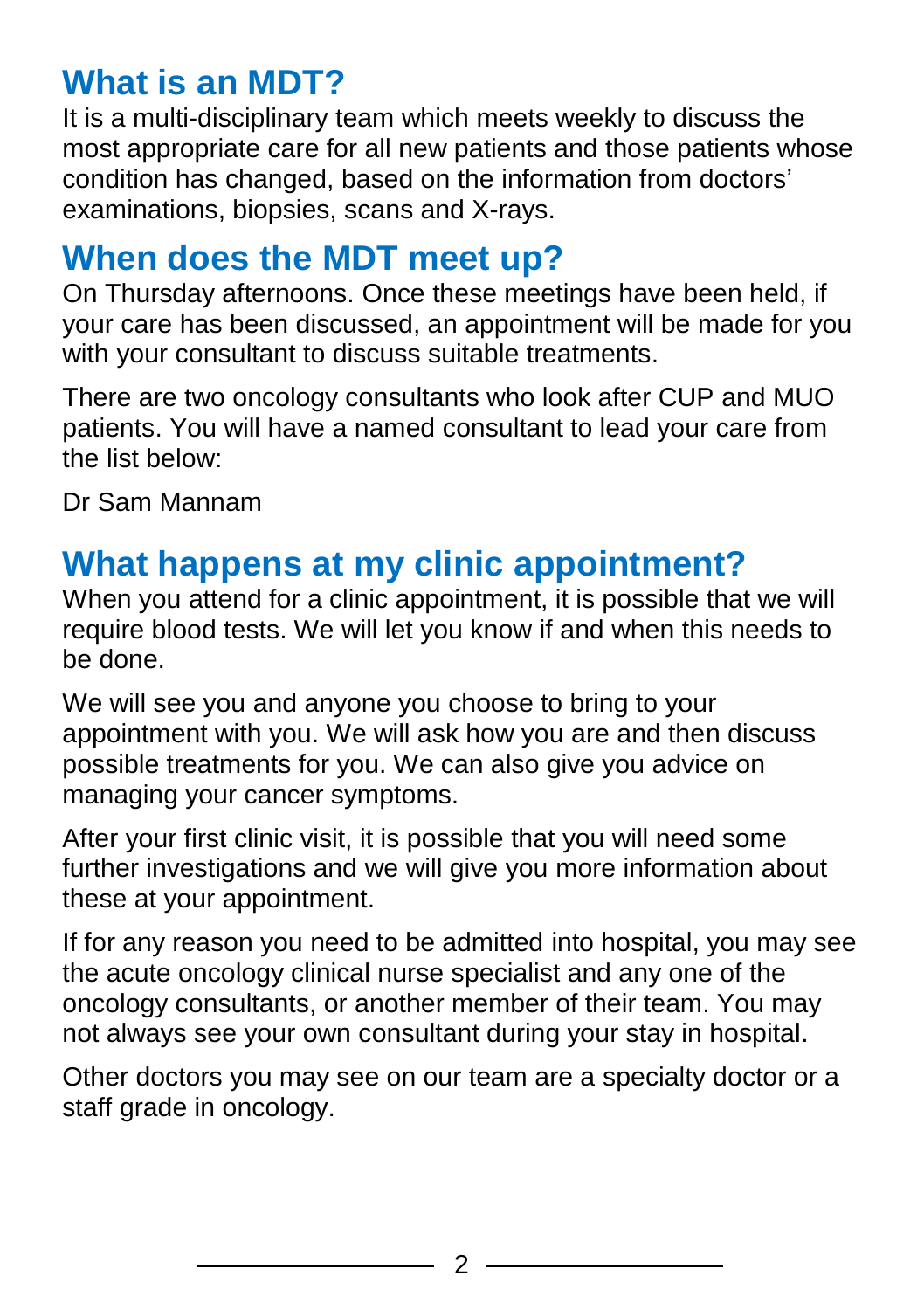### **Can I have a copy of my clinic letter?**

Yes. Please mention this to the nurse or doctor that you see.

#### **What if I have questions or concerns?**

If you have a particular issue or concern that you wish to discuss, the CUP/acute oncology clinical nurse specialist will be happy to discuss this with you.

You will also have a keyworker nurse from the oncology team who will be available to offer support or advise you, either when you are in hospital as an inpatient, or when you come for outpatient appointments.

#### **Contact numbers**

**Call the clinical nurse specialists/keyworkers:**

- **Ruth Mitchell**
- **Tina Wilkinson**

**on 01384 456111 ext. 3425** (8.30am to 4.30pm, Monday to Friday). We do not work on Bank Holidays or weekends.

Leave a message with the reason for your call and a contact number. We will return your call within 24 hours. Any messages left at the weekend will not be returned until the next working day.

Russells Hall Hospital switchboard number: 01384 456111

**This leaflet can be downloaded or printed from:** http://dgft.nhs.uk/services-and-wards/oncology/

If you have any feedback on this patient information leaflet, please email dgft.patient.information@nhs.net